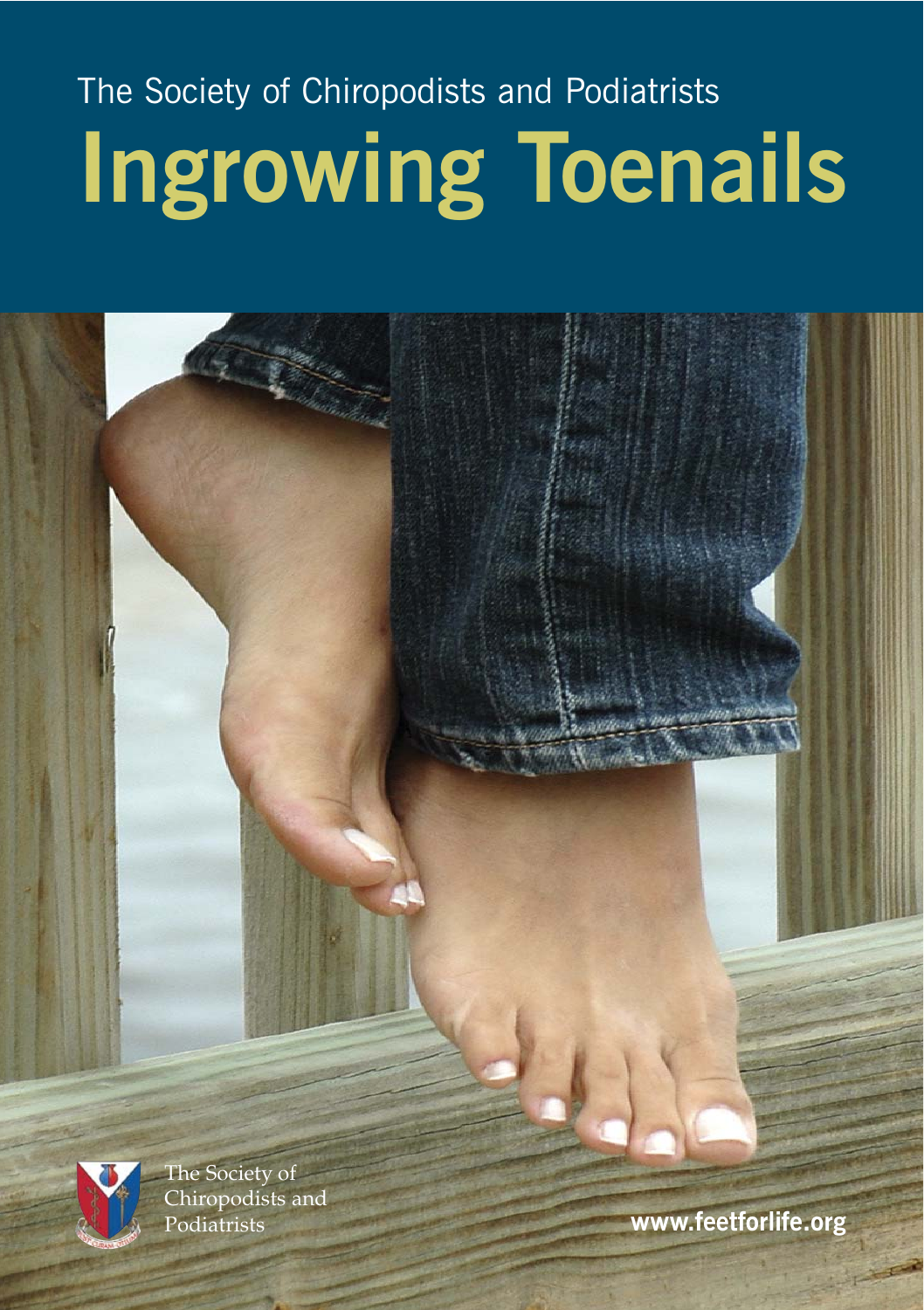# Ingrowing Toenails

An ingrowing toenail is one that pierces the flesh of the toe. It can often be a splinter of nail digging into the flesh, and can be extremely painful. In more severe cases, it can become infected, producing pus and bleeding. Ingrowing toenails most commonly affect the large toenail, but can affect the other toes too. A nail that is curling (involuted or convoluted) into the flesh, but isn't actually piercing the skin, isn't a true ingrowing toenail, but can also be very painful and inflamed.

#### **Who gets ingrowing toenails?**

- Active, sporty people are particularly prone as they usually get hot sweaty feet
- Younger people are often quite likely to get them where they pick their nails
- Those wearing of support hose that squeezes the toes
- People wearing shoes with tight toe boxes
- People cutting their toenails too low.

# **Are ingrowing toenails serious?**

If left untreated, and they become infected, the infection can spread to the rest of the toe and foot. The quicker you treat them, the less painful the treatment.

# **What causes the problem?**

There are many genetic factors that can make you prone to ingrowing toenails, such as your posture (the way you stand), your

#### **www.feetforlife.org**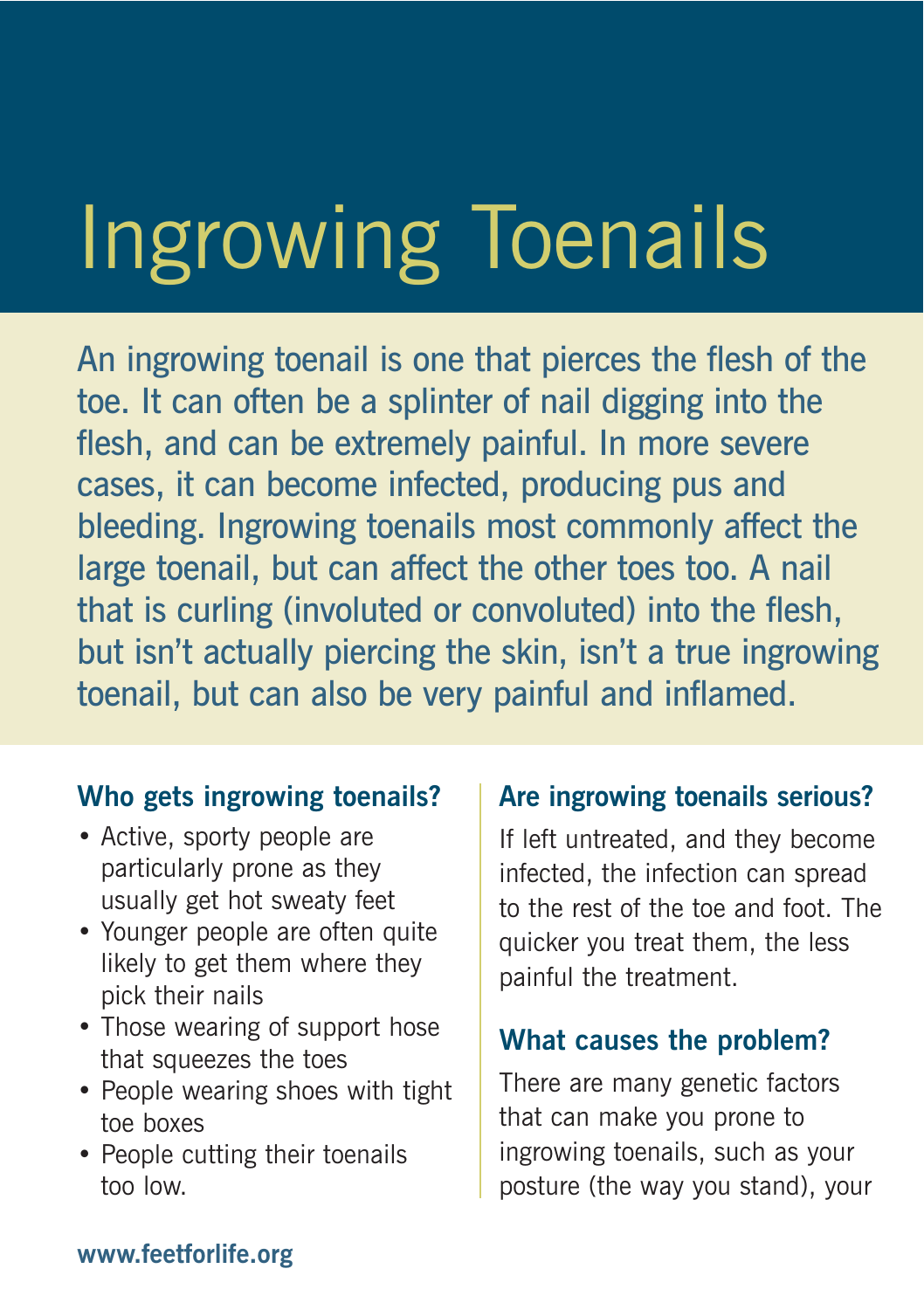

gait (the way you walk), a foot deformity such as a bunion, hammer toes or excessive pronation (inrolling) of the feet, and inherited problems causing your nails to naturally be wide and fan shaped, or curl in instead of growing straight, encouraging your nail to grow into the flesh.

Tight footwear and socks can also push your toe flesh onto the nail so that it pierces the skin and, if you sweat excessively, or don't rotate your footwear, this makes the skin moist and weak, so that it is pierced by the nail. If you have brittle nails with sharp edges or are in the habit of breaking off bits of nails that are sticking out, you're more likely to get an ingrowing toenail.

However, one of the most common causes is cutting your nails incorrectly.

# **What can I do to prevent ingrowing toenails?**

Firstly, learn to cut your nails properly. Small nail cutters aren't a good idea because the curved cutting edge can cut the flesh and nail scissors can slip. It's best to use larger nail cutting tools (available from chemists or podiatrists) because they have a smaller cutting blade but a longer handle. Cut your nails straight across and don't cut too low at the edge or down the side. The corner of the nail should be visible above the skin. Also, cut them after a bath or shower when they are soft.

Good hygiene can go a long way to preventing ingrowing toenails. Avoid moist, soggy feet by rotating your footwear so each pair has a chance to dry out thoroughly. Choose socks and shoes made of materials that breath.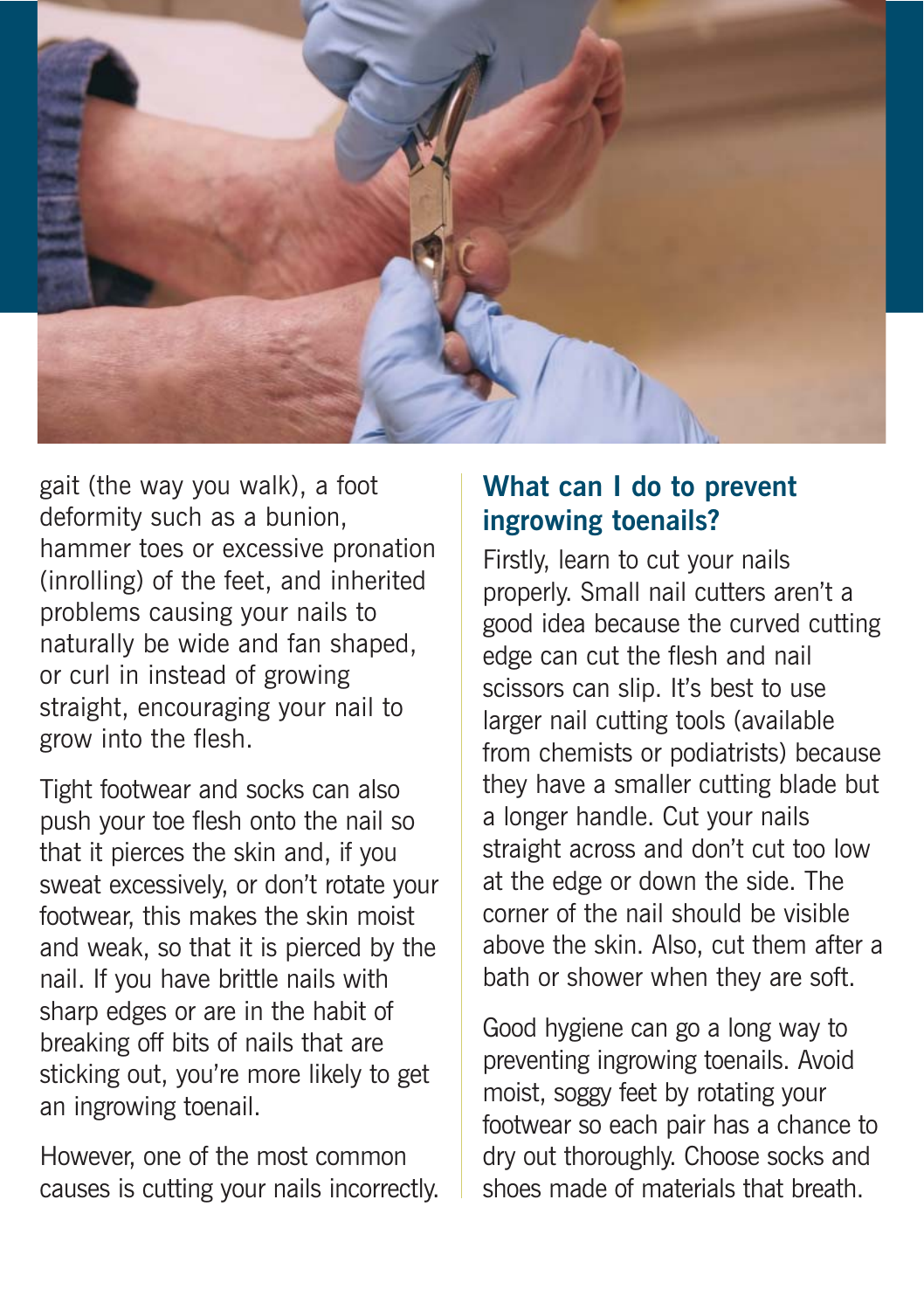# **What is the treatment for an ingrowing toenail?**

It depends on the severity of your condition. For the most basic ingrowing toenail, your local podiatrist (also known as a chiropodist) will carefully remove the offending spike of nail. Podiatrists are specialists in treating nail conditions. To locate a podiatrist in your area please see the back page of this leaflet.

If your toe is too painful to touch, your podiatrist may use a local anaesthetic to numb the toe, before removing the offending portion of nail. If you have involuted nails, your podiatrist may remove the bit that's curling into the flesh and file the edges of the nail to relieve discomfort and advise on preventing this happening again. If you have bleeding or discharge from the toe, or even excessive healing flesh (hypergranulation tissue) around the nail, you may need antibiotics to

beat the infection, after having the offending spike removed.

If you are particularly prone to ingrowing toenails from underlying problems such as poor gait, your podiatrist may recommend correction of the underlying cause as well as a more permanent solution to treating the nail problem. Partial nail avulsion's (PNA) are done under a local anaesthetic where a small section of the offending nail edge is removed including the growing area at the base of the nail, so the nail becomes slightly narrower. A chemical is used to prevent the nail regrowing along the offending edge. This procedure was developed by podiatrists and is shown to be over 97% successful. You will, however, have to go back to your podiatrist for re-dressings post operatively.

After surgery, the overall appearance of the nail looks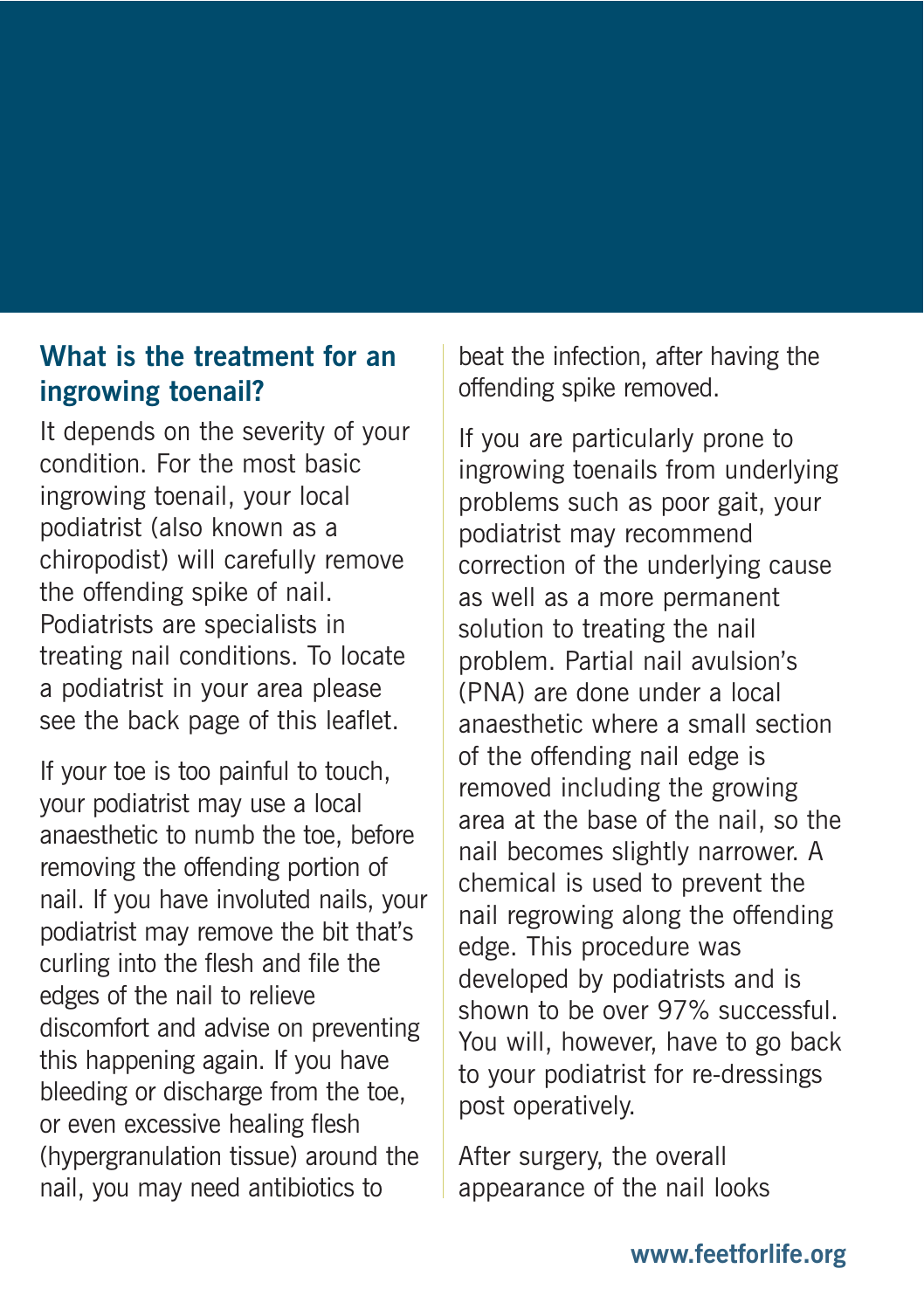

normal – to the extent that some people even forget which nail they've had done!

# **High risk patients**

If you have diabetes, are taking steroids or are on anti-coagulants, don't attempt any form of selftreatment by trying to remove the ingrowing spike of nail yourself; refer to your podiatrist as soon as you can.

# **What to do before seeing a podiatrist**

Once you've booked an appointment with a podiatrist, help relieve the discomfort in the meantime by bathing your foot in a warm salty footbath. This will help prevent infection and reduce inflammation. After the foot bath

put a clean, dry dressing over the area to keep it clean. Rest your foot as much as possible and wear shoes with plenty of room, or open toes.

# **Health Professions Council (HPC)**

The HPC is a UK-wide regulatory body, which regulates 13 health professions. Since July 2005, only those who have satisfied the criteria for registration with the HPC can call themselves a Chiropodist and Podiatrist. Attending an HPC registered podiatrist helps ensure your health professional is genuine. The Society of Chiropodists and Podiatrists is the leading body for HPC registered Chiropodists and Podiatrists.